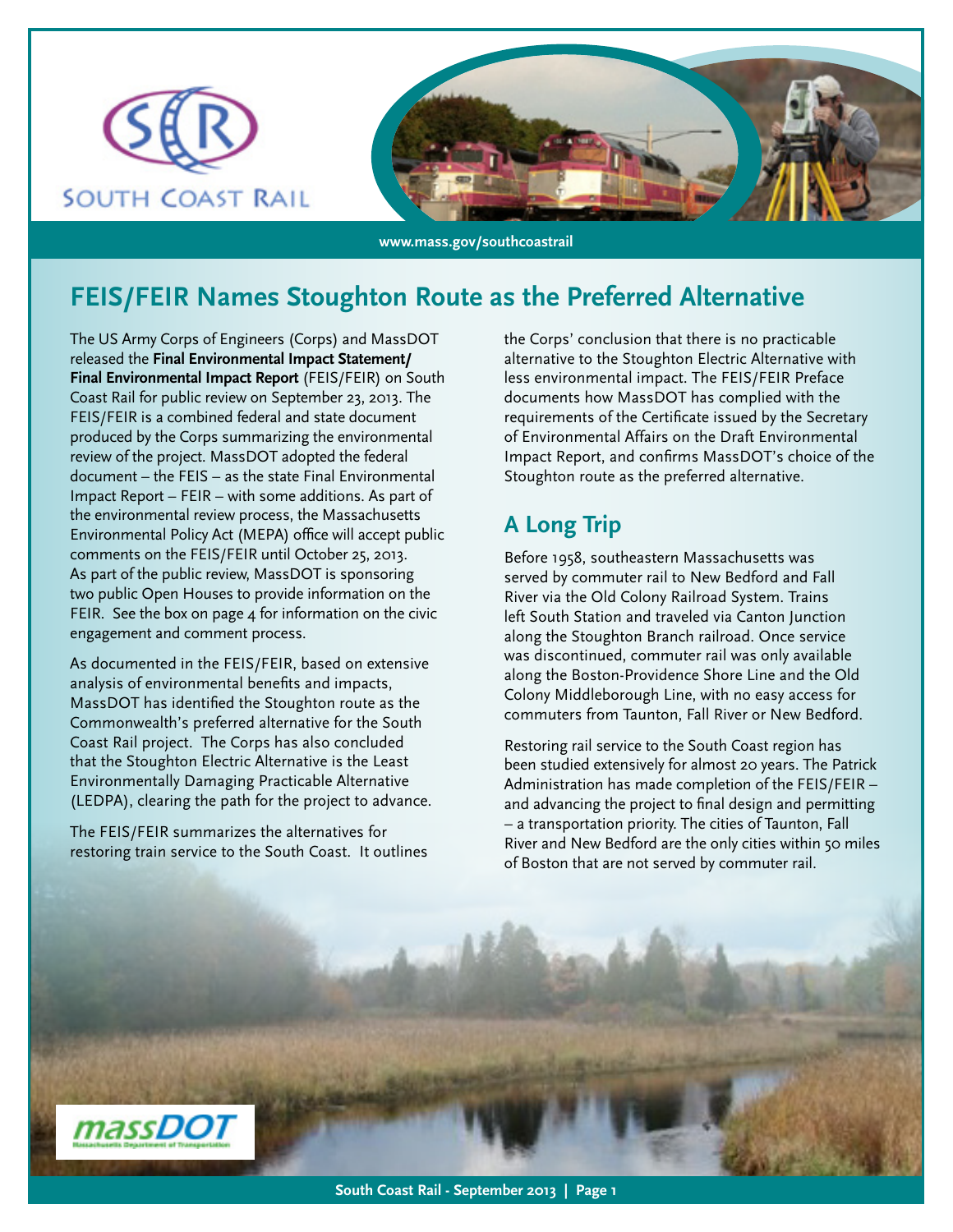After previous efforts were not advanced, MassDOT determined that an alternative had to be developed through a combined state and federal environmental review. The coordinated process began with a joint federal/state scoping process, which resulted in a Certificate from the Secretary of Energy and Environmental Affairs under MEPA and a scope of work for the Draft EIR on April 3, 2009. The combined draft document was filed in March 2011, and a Certificate was issued with the scope for the FEIR on June 29, 2011. The Preface outlines how the FEIR meets the requirements established in the Certificate. As required by MEPA, the Secretary of Environmental Affairs is soliciting public comments on the FEIR.

### **Reviewing the FEIS/FEIR**

The FEIS/FEIR is in two volumes with more than 2,000 pages. The appendices are on an accompanying DVD. There are many color figures, charts and tables in the report. MassDOT is making available stand-alone copies of the Executive Summary, which are available with or without a full document on DVD. MassDOT has also produced a summary of the document and this fact sheet.

The FEIS/FEIR is a substantial document. It contains nine chapters and a Response to Comments on the DEIS/DEIR, along with technical appendices. The DEIS/ DEIR looked at five alternatives for transit to the South Coast (No-Build or Enhanced Bus; three Commuter Rail alternatives; and a Rapid Bus Alternative).

The FEIS/FEIR evaluates three sets of alternatives:

- **•** A No-Build/Enhanced Bus Alternative
- **•** The Stoughton Alternative (diesel and electric variations)
- **•** The Whittenton Alternative (diesel and electric variations)

### **South Coast Rail trains would. . .**

- **•** Run with double-decker coaches if needed to increase capacity
- **•** Serve approximately 4,570 new daily riders
- **•** Provide a 77-minute run time between New Bedford and Boston and a 75-minute run time between Fall River and Boston (current estimate for electric alternative)
- **•** Build 10 new train stations, relocate Stoughton Station and use the existing Canton Center Station
- **•** Eliminate almost 256,000 vehicle miles traveled on roads and highways



*A turtle uses a critter tunnel to pass beneath the Greenbush Line tracks. South Coast Rail includes similar crossings to encourage wildlife passage.*

Following the public review of the DEIS/DEIR, the Corps eliminated the Attleboro Alternatives and re-evaluated the Rapid Bus Alternative, examining ways to improve ridership and eliminate bottlenecks. Many modifications were developed and evaluated. (They are described in Appendix 3.1-E, Modified Rapid Bus Technical Memorandum.) Despite these efforts, the Rapid Bus Alternative continued to show lower ridership, much higher cost and greater environmental impacts than the commuter rail alternatives. The Federal Highway Administration (FHWA) concurred that the Rapid Bus Alternative would degrade service on the interstate highway system and thus was not viable. The Corps, therefore, did not evaluate the Rapid Bus Alternative in the FEIS/FEIR.

The Whittenton Alternatives differ slightly from the Stoughton Alternatives in using the Whittenton Branch and a short segment of the Attleboro Secondary through Taunton, rather than the straight route from Raynham to Taunton. The Whittenton route would be slightly longer and include more grade crossings. Although the Stoughton Alternatives have slightly greater impacts on aquatic resources, the Corps determined that the Whittenton Alternative has other environmental consequences, more noise impacts on environmental justice communities, and would affect public safety in downtown Taunton due to the number of grade crossings required.

### **The Preferred Alternative**

The map on page 3 shows the route of the Stoughton Alternative and existing and proposed stations. The FEIS/FEIR details the transportation benefits of the Alternative and its potential impacts on noise, visual, wetlands, environmental justice, air quality and other social, historic and environmental resources.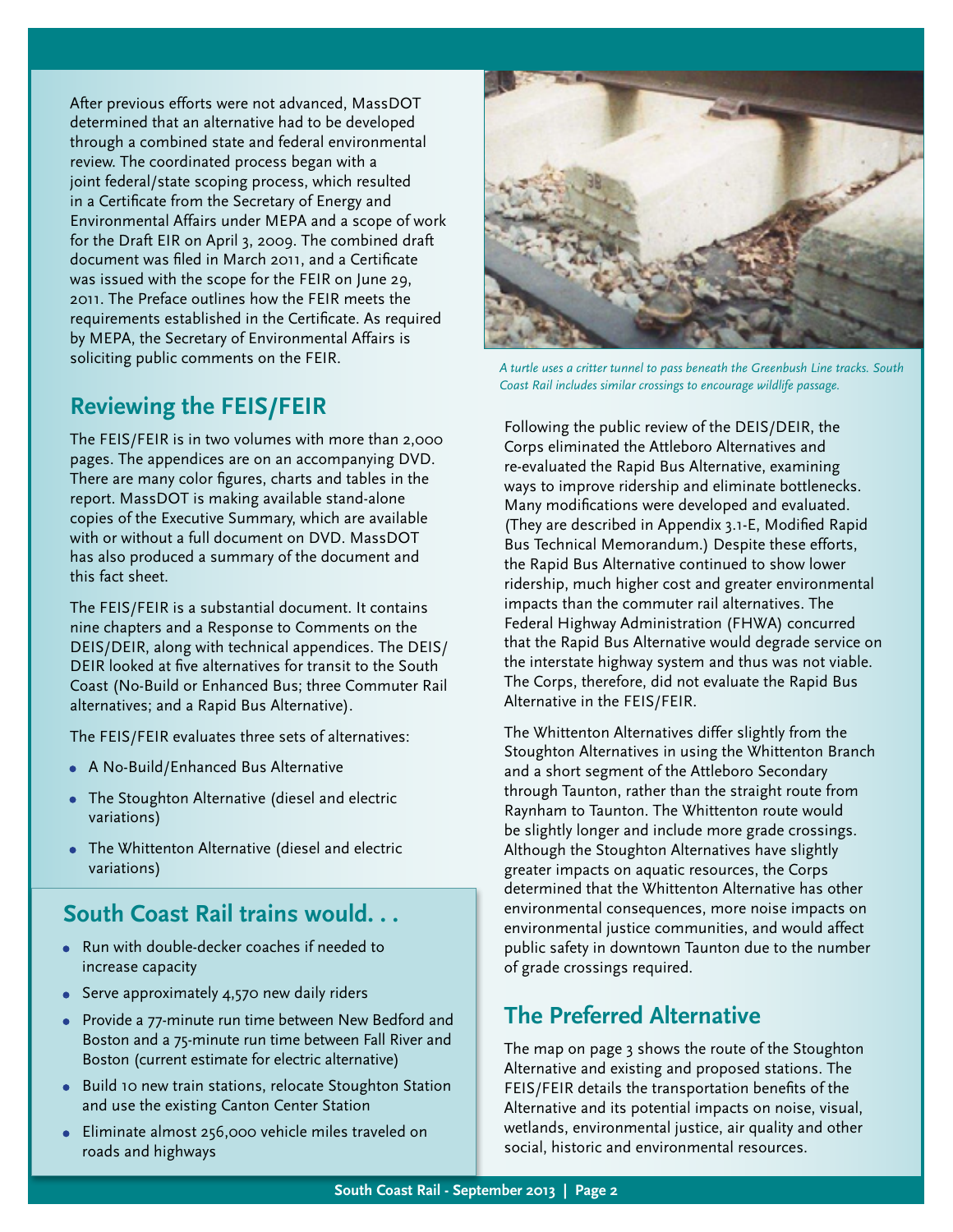How does the final document differ from the 2011 DEIS/ DEIR? The Preface and Guide to the FEIS/FEIR detail the differences, but in brief, the FEIS/FEIR includes:

- **•** Advances on designs of the tracks, stations and layover facilities to help address impacts on wetlands and natural resources
- **•** More accurate estimates of wetland impacts based on wetland delineations approved by the Conservation Commissions and Massachusetts Department of Environmental Protection (DEP)
- **•** A refined operating plan and schedule and updated ridership figures
- **•** Overnight layover facility locations and details for the Fall River and New Bedford lines
- **•** Changes in the proposed Stoughton Station location to relieve traffic congestion
- **•** A detailed description of measures to avoid, minimize or mitigate environmental impacts (see Chapter 7)
- **•** An Evaluation Plan with a monitoring component to assess smart growth implementation

The Corps concluded that there is no practicable alternative to the Stoughton Electric Alternative that would have less environmental impact. However, MassDOT has not identified a preferred mode for the Stoughton route. While the electric mode provides more transportation advantages (a slightly faster trip and higher ridership) and also benefits air quality, it would have greater visual impacts, affect more historic resources and would be substantially more expensive to build, operate and maintain. The Stoughton Electric Alternative represents the worst-case analysis with respect to historic and visual resources (compared to the diesel option), and MassDOT will weigh public comment and these other factors as it advances the project.

### **Next Steps**

The MEPA review process will end once the Secretary issues the Final Certificate, which will include any additional requirements for mitigation or avoidance of impacts. The NEPA process will conclude with the issuance of a Record of Decision (ROD) by the Corps.

Once the state environmental review process is completed, MassDOT can invest in developing the final design plans for the project and can obtain all of the required permits. The MBTA will assume a primary role in final design. Although MassDOT has begun the permitting processes, none of the state